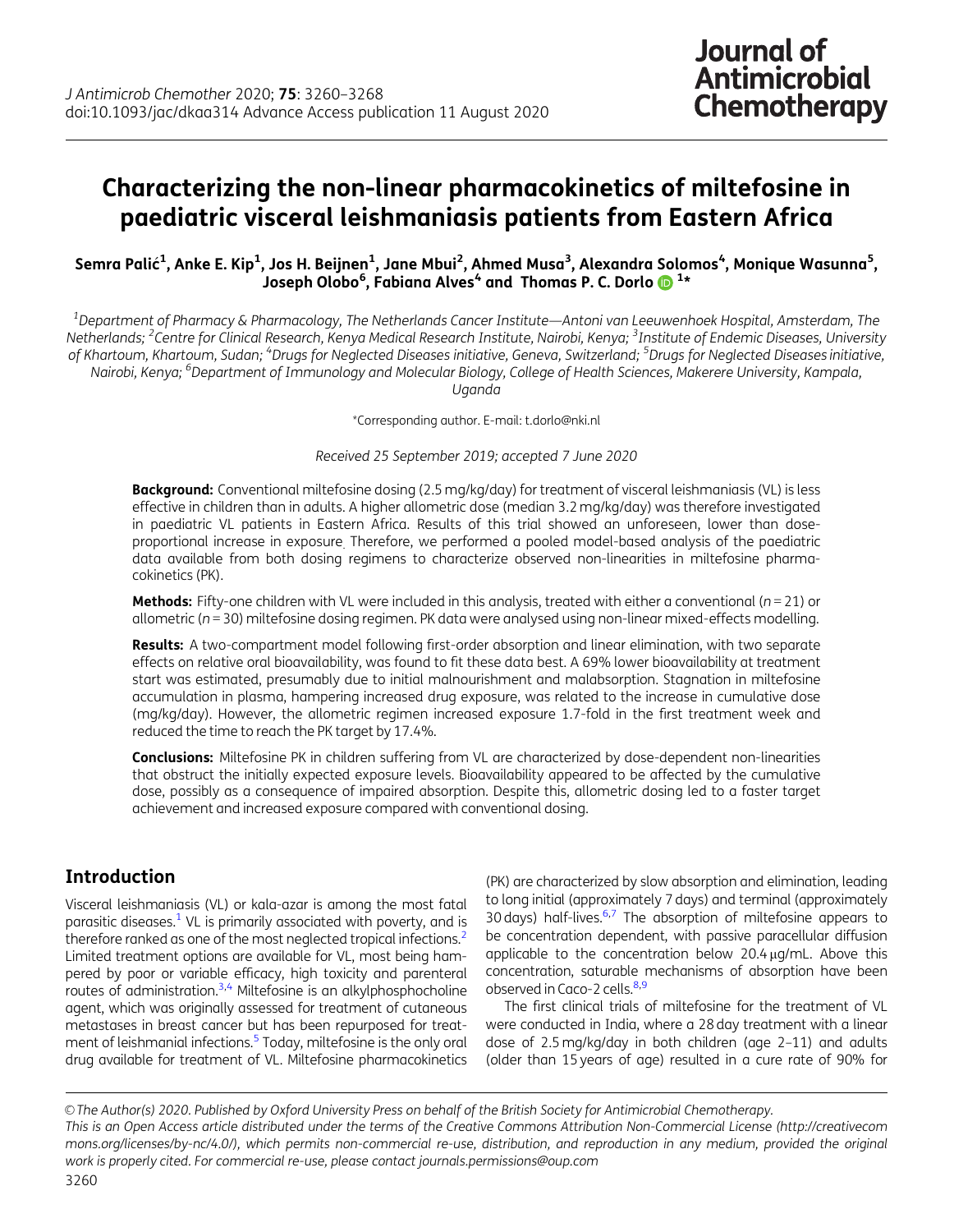<span id="page-1-0"></span>children and of 97% for adults. $10,11$  $10,11$  $10,11$  In a phase II trial in Sudan and Kenya, a conventional 28 day treatment with miltefosine alone resulted in an overall cure rate of 72% at 6 months follow-up.<sup>12</sup> Results from this trial indicated decreased efficacy in patients younger than 12 years (59%) in comparison with patients  $\geq$ 12 years (86%), with discouraging exposure in children who had a body weight lower than 30 kg, which was reported to be 33% lower than in the adult patient cohort.<sup>12</sup> Previously, in patients from Nepal, the exposure–effect relationship was determined for the time above 90% effective concentration ( $EC_{90}$ ), indicating that the time that the miltefosine concentration is below the  $EC_{90}$  was related to the probability of treatment failure, due to recrudescence of Leishmania parasites. $13$  The highest probability of treat-ment success was for 29.5 days >EC<sub>90</sub> for miltefosine therapy.<sup>[14](#page-7-0)</sup>

With the intention of increasing exposure to miltefosine in the paediatric population, model-based simulations were performed, taking into account the difference in fat-free mass (FFM) between children and adults. Predictions derived from these simulations suggested that administering a relatively higher daily mg/kg (allometric) dose of miltefosine to patients with lower FFM would result in children reaching exposure levels equivalent to those of adult patients.<sup>15</sup> Consequently, an open label clinical trial was conducted in Kenya and Uganda with this new allometric dosing regimen.<sup>15</sup> The main goal of this trial was to increase exposure to miltefosine in Eastern African children, ultimately improving treatment outcomes. Efficacy in the 30 children with VL (aged 4–12 years) treated with a 28 day allometric miltefosine regimen was indeed increased to 90% at 6 months follow-up.<sup>16</sup> However, the results showed an unexpected less than dose-proportional increase in exposure during treatment [AUC from days 0 to 28 (AUC $_{d0-28}$ )]. In 40% of the observed PK profiles, accumulation of miltefosine in plasma stagnated in the third week of treatment. We have now performed a pooled model-based analysis of the Eastern African paediatric PK data from both the conventional and allometric dose regimens, with the aim of characterizing and elucidating the non-linearities in miltefosine PK observed in children treated for VL.

### Methods

#### Patient population

Paediatric patients from two clinical trials were included in the current analysis. Both trials were conducted within the context of the Leishmaniasis East Africa Platform (LEAP), and were registered with ClinicalTrials.gov: numbers NCT01067443, for the conventional regimen, and NCT02431143, for the allometric miltefosine dosing regimen. $12$  The conventional dosing regimen of miltefosine is based on the linear weight-based dosing regimen (in mg/kg of body weight) derived from adult doses of miltefosine. In this trial, a dosage of 2.5 mg/kg of oral miltefosine was administered daily for a duration of 28 days. In contrast, the allometric dosing regimen was based on the previous simulation study, $15$  and applied allometric scaling based on the FFM as the descriptor of body size in children, where the lean body weight is closely approximated using body weight, height and sex, further allowing a higher mg/kg dose for patients with lower body weight.<sup>[17](#page-8-0)</sup> In this trial, daily doses between 2.7 and 3.9 mg/kg of oral miltefosine were administered for 28 days.

### **Ethics**

For the trial with the conventional dosing regimen, ethical approval was granted by the national and local Ethics Committees in Kenya (Kenya Medical Research Institute) and Sudan (Institute of Endemic Diseases) before the trial began. Ethical approval was also granted by the London School of Hygiene and Tropical Medicine Ethics Committee. For the trial with the allometric dosing regimen, ethical approval was granted by Kenya Medical Research Institute and the Makerere University, Kampala, Uganda. The parents or legal guardians were informed of the study in their own language and provided written informed consent before trial enrolment was initiated.

### Plasma sample collection and analysis

In both trials, plasma samples were nominally collected on days 0, 7, 14, 28, 56/60 and 210, while, in the allometric trial, an additional sample was taken on day 21 after initiation of treatment. The day 0 samples were drawn before the administration of miltefosine, as well as 4 or 8 h post first dose. Blood samples on other days were drawn prior to dose administration. Samples were stored at maximally  $-20^{\circ}$ C in freezers at the clinical sites, during transport to Amsterdam and at the bio-analytical laboratory of the Netherlands Cancer Institute until they were analysed. When stored accordingly, miltefosine is stable in human plasma for at least 2410 days. A previously validated method of LC-MS/MS was used for drug quantification, with a lower limit of quantification of  $4$  ng/mL.<sup>18</sup> Validation of this assay indicated that miltefosine can be accurately quantified in human plasma with intra- and interassay precisions lower than 10.7% and 10.6%, respectively, and accuracies in the range of 95.1%–109%, for the lowest concen-tration level.<sup>[18](#page-8-0)</sup>

### Population PK analysis and model development

#### **Software**

Prior to PK analysis, the patient data were anonymized. Subsequently, data were analysed using a population approach by non-linear mixed-effects modelling iwth the first-order conditional estimation method with inter-action (FOCE+I) in NONMEM (version 7.3.0, Globomax, USA)<sup>[19](#page-8-0)</sup> using Pirana as the interface (version 2.9.6).<sup>[20](#page-8-0)</sup> R studio (version 3.4.3) was employed for the generation of the plots used for model evaluation. All computational analyses were carried out on an internal high-performance computing cluster.

#### Model building

Model building was carried out in four consecutive steps according to routine procedures: (i) selection of the structural model; (ii) selection of the error model; (iii) covariate analysis; and (iv) model evaluation and validation. For the structural model, we tested both two- and threecompartment oral PK models assuming linear kinetics for absorption and elimination. Additionally, we evaluated several alternative models of absorption, such as combined zero- and first-order rates, as well as saturable absorption models. Inclusion of a lag time in all absorption models was also tested. A standard measure of model fit to the data was provided by the objective function value (OFV), expressed as minus twice the log likelihood of the data. Thus, nested hierarchical models were primarily discriminated based on their OFVs and scientific plausibility, where a decrease of 3.84 points in OFV corresponding to a P value <0.05 was considered significant, with 1 degree of freedom following  $\chi^2$  distribution. Additional goodness-offit criteria such as diagnostic plots, visual predictive check (VPC), standard errors of parameter estimates and inspection of the correlation matrix, as well as  $\varepsilon$ - and  $\eta$ -shrinkage were used in assessing the model performance. Between-subject variability (BSV) or ETAs (n, deviation of an individual parameter from the typical population value) were implemented according to equation (1). Residual unexplained variability (RUV) was explored using additive, proportional, and combined error models.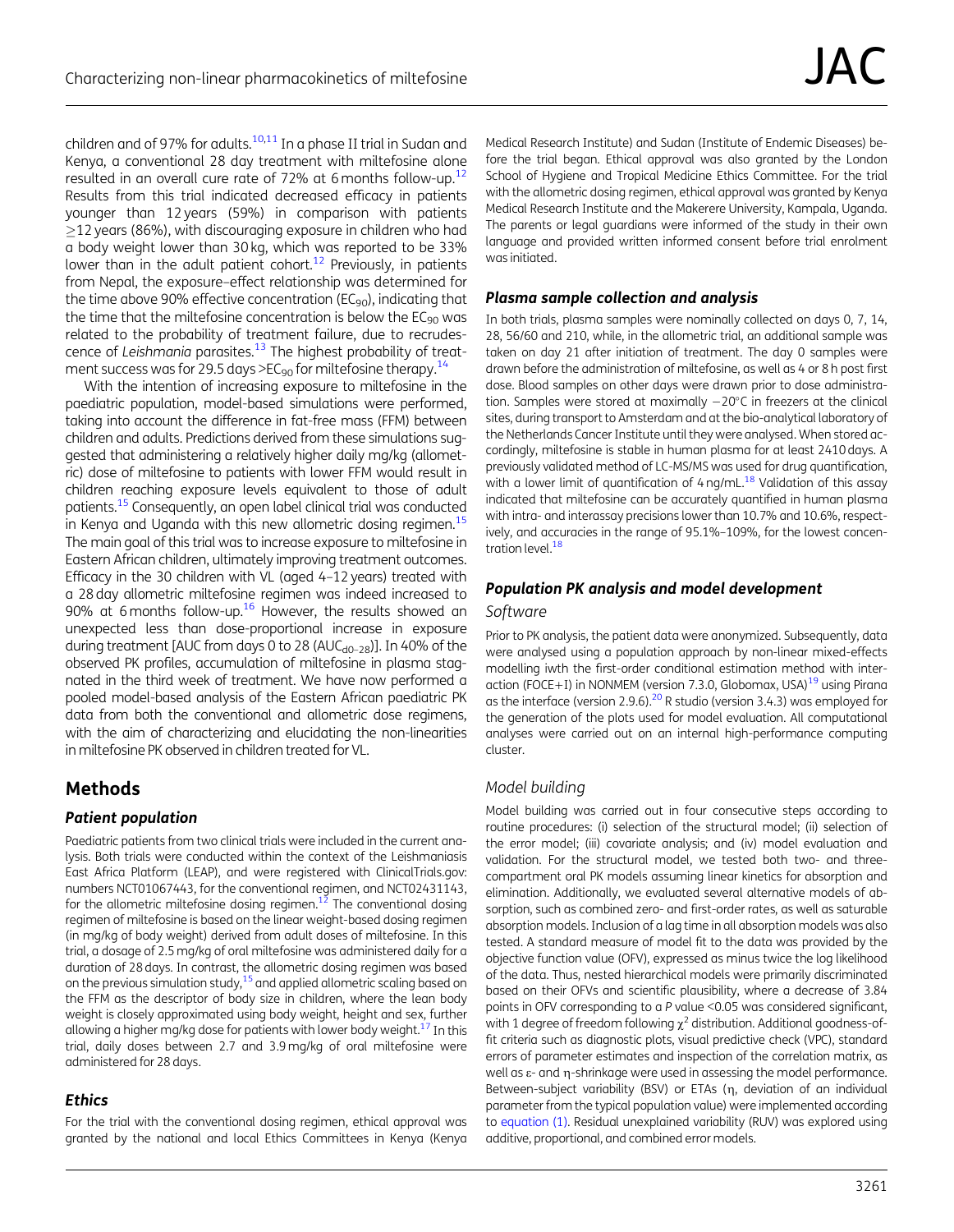$$
P_i = P_{pop} \cdot e^{\eta P i} \tag{1}
$$

<span id="page-2-0"></span>where  $P_i$  is the individual parameter estimate for an individual i, and  $P_{\text{pop}}$  is the population parameter estimate, and where  $\eta^i$  is assumed to be distributed N  $(0, \omega^2)$ .

#### Covariate analysis

Covariate modelling was performed to identify covariates that could explain BSV, where covariates were tested univariately based on scientific plausibility. For the covariate model, various factors were considered, such as age, sex, FFM, $^{17}$  albumin levels, baseline parasite load in blood, individual z-scores for BMI for age, height, weight, concomitant infections and comedication, as well as dose-derived covariates. Covariates were tested on all PK parameters according to equations 2 and 3. Exploration of potential covariate relationships was conducted by separately visualizing estimated BSV values against covariates. Calculated FFM as a descriptor of body size was included as covariate on clearance (CL/F) and volume of distribution in the central compartment  $(V_c/F)^{21,22}$  $(V_c/F)^{21,22}$  $(V_c/F)^{21,22}$  $(V_c/F)^{21,22}$  $(V_c/F)^{21,22}$  Furthermore, age, sex, concomitant infections, co-medication, total cumulative dose administered in mg/day (TD) and cumulative daily dose in mg/kg/day (CD) were explored as covariates on CL, volumes of distribution of central and peripheral compartments, absorption rate constant  $k_a$  and relative oral bioavailability (F). In addition, we assessed the effects of child growth and malnutrition on F by evaluating z-scores for BMI for age, weight for age, and height for age in relation to decreased F in the first treatment week. AnthroPlus software developed by the WHO was used to calculate z-scores. $23,24$  Continuous covariates were explored by various parameterizations, including both full and piece-wise covariate implementation due to observed time-associated changes in parameters as shown in the equations below. An example, equation (2), is shown for the linear model in full covariate implementation, while other functional forms such as exponential and power models were also tested. Moreover, equation (3) is a power model for piece-wise covariate implementation and, in a similar fashion, we also tested the piece-wise linear and exponential models.

Table 1. Patient demographics and dosing of miltefosine

$$
P_{cov} = P_{pop} \cdot [1 + \theta \cdot (COV - COV_{median}) \cdot e^{\eta P i}] \tag{2}
$$

$$
P_{cov} = \begin{cases} P_{pop} \cdot [(COV/COV_{threshold})^{\hat{}}\theta \cdot e^{n\hat{P}i}] \text{ when } \geq \text{ threshold} \\ P_{pop} \text{ when } COV < \text{ threshold} \end{cases} \tag{3}
$$

Where  $P_{cov}$  is the estimated individual parameter value for subjects who share a common covariate pattern,  $P_{\text{pop}}$  the estimated population parameter value and  $\eta$ Pi is the individual subject deviation from the population value for parameter P and individual i, assuming normal distribution around zero for the parameter variance in the population. COV is the tested covariate, while  $\theta$  represents the estimated effect of that covariate on P<sub>pop</sub>. The threshold is any value between the minimum and maximum values of the respected covariate. The piece-wise functions above assume linear relationships between the parameter and covariate until a threshold point is reached, after which a different linear relationship is applied. The final value of the threshold was chosen based on a sensitivity analysis.

#### Model evaluation

Parameter precision estimates were obtained through a bootstrap analysis with replacement using Perl-speaks-NONMEM (PsN, version  $4.7$ )<sup>[25](#page-8-0)</sup> where 1000 datasets were resampled from the original dataset to refit the model. In addition, VPCs of 1000 simulations using the final population model parameters were evaluated and stratified for each clinical trial.

#### Assessment of achieved exposure levels

The model developed was used to calculate individual patient estimates of secondary PK parameters, based on the predictions of their individual PK profiles. Various parameters for exposure were compared, as represented by the AUC from day 0 till the end of the first treatment week (day 7; AUC<sub>d0-7</sub>), as well as until the end of the treatment (day 28; AUC<sub>d0-28</sub>) and the last day of the follow-up period (day 210;  $AUC_{d0-210}$ ). In addition, the time above the target and the time to reach the target were calculated,

|                                              | Conventional dosing regimen    | Allometric dosing regimen  |
|----------------------------------------------|--------------------------------|----------------------------|
| Miltefosine dose (mg/kg/day), median (range) | $2.38(1.25-3.33)$              | $3.2(2.7-3.9)$             |
| Total number of patients                     | 21                             | 30                         |
| Kenya                                        |                                | 21                         |
| Sudan                                        | 14                             |                            |
| Uganda                                       | --                             | 9                          |
| Sex: female (%)                              | 24%                            | 27%                        |
| Age (years), median (range) <sup>a</sup>     | $10(7-12)$                     | $7(4-12)$                  |
| Body weight (kg), median (range)             | $24(16-34)$                    | 21.8 (13.0-29.50)          |
| Height (m), median (range)                   | $1.35(1.07-1.53)$              | $1.25(0.99 - 1.45)$        |
| FFM (kg), median (range)                     | 20.75 (12.84-28.54)            | 18.16 (10.75-24.25)        |
| BMI ( $kg/m2$ ), median (range)              | 13.77 (12.07-17.04)            | 13.66 (12.36-15.71)        |
| z-score for BMI for age <sup>b</sup>         | $-1.87$ ( $-3.76$ to 1.01)     | $-1.64$ ( $-2.93$ to 2.58) |
| z-score for weight for heightb               | $-0.95$ ( $-3.08$ to $-0.36$ ) | $-1.00$ ( $-2.23$ to 0.76) |
| z-score for height for age <sup>b</sup>      | $-0.08$ ( $-2.83$ to 1.46)     | $0.08 (-1.99 to 3.07)$     |

<sup>a</sup>Inclusion criteria for the minimal age differed between the trials: with the conventional dose, the youngest treated child was 7 years, and 4 years with the allometric dose.

bz-score for BMI for age was evaluated in children aged between 5 and 12 years. For children younger than 5 years, z-score for weight for height was used. Children younger than 5 years were considered underweight when their z-score was < - 2 and overweight when their z-score was >2. Children aged between 5 and 12 years were considered underweight when their z-score was  $\leq -2$  and overweight when their z-score was  $\geq 1$ .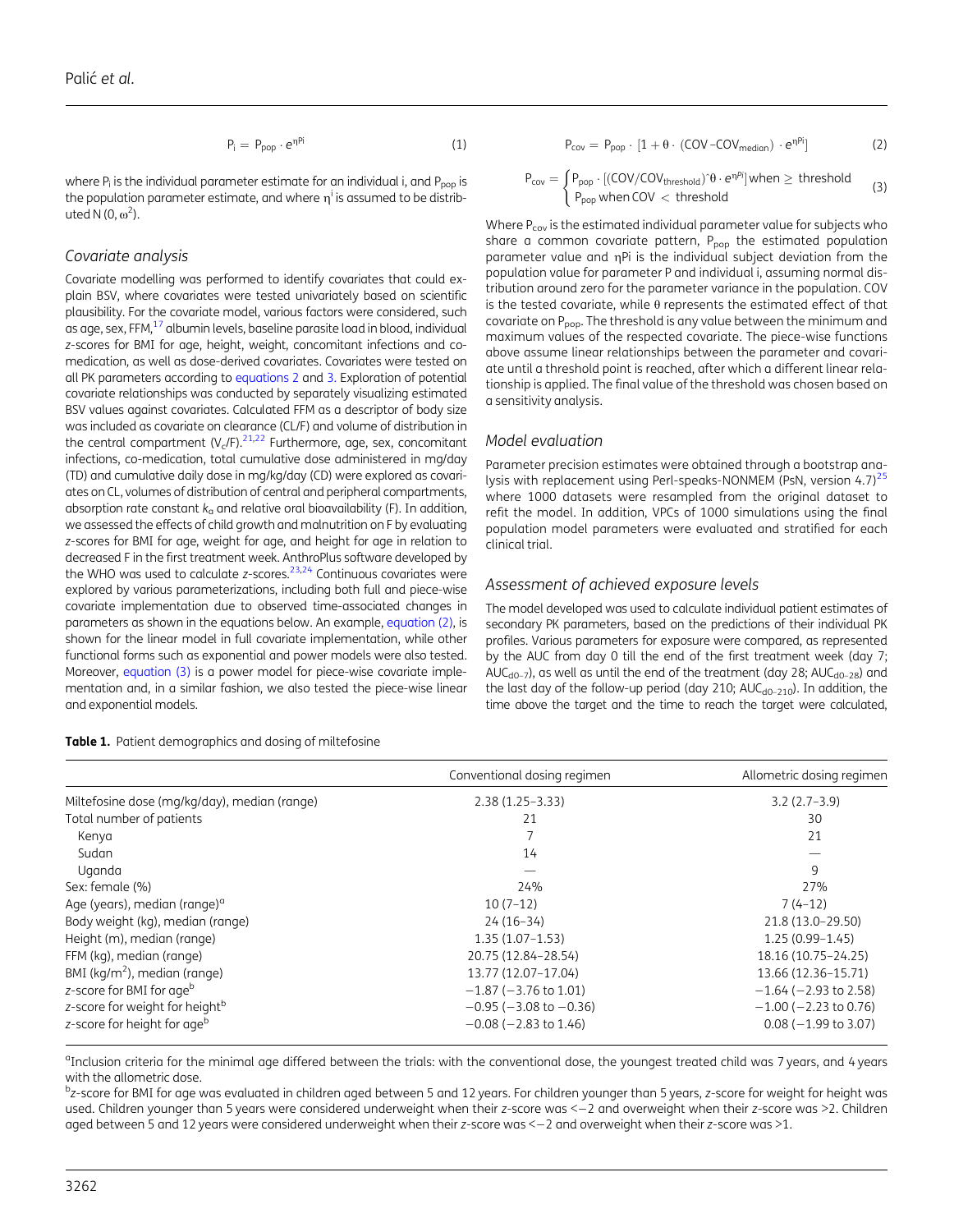<span id="page-3-0"></span>

Figure 1. Prediction corrected VPCs based on 1000 simulations for the previously published PK model<sup>14</sup> (upper plots) as well as the newly developed model (lower plots) for the miltefosine PK in the paediatric VL patients from East Africa. The solid lines represent the median concentrations observed in each of the trials, and dark grey shading shows the simulated values. The dotted lines are representative of the 5th and 95th percentiles of the observed data, while light grey shaded areas represent the 95% CI for the simulated data.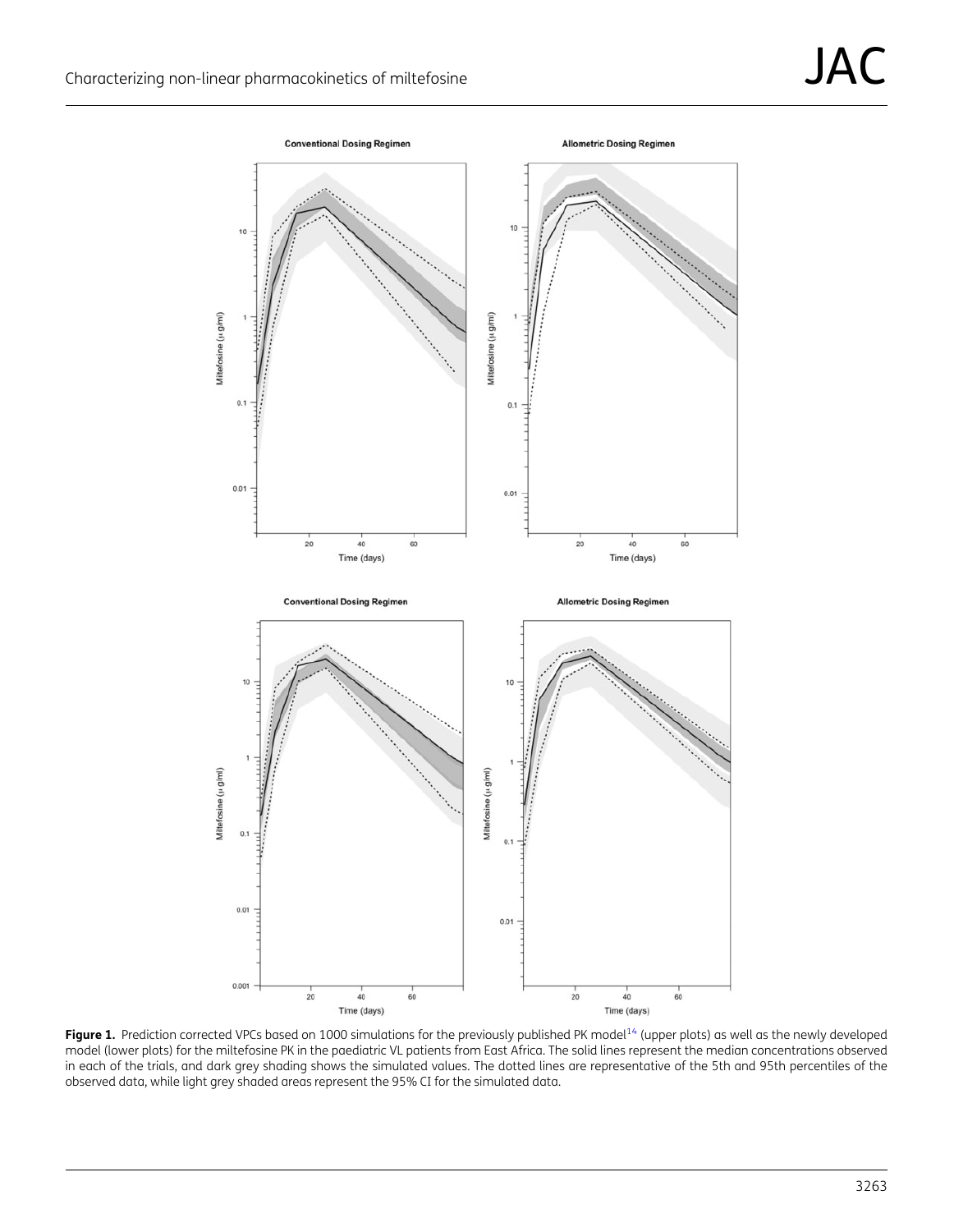where the target was defined as the  $EC_{90}$  equivalent to 10.6  $\mu$ g/mL. This value was established by in vitro experiments investigating intracellular susceptibility of Leishmania donovani amastigotes from Eastern Africa to miltefosine.<sup>[14](#page-7-0)</sup>

### Results

#### **Patients**

Details of the patient demographics and dosing schedules are given in Table [1.](#page-2-0) Fifty-one patients were included in this population PK analysis, of which 30 were treated with oral miltefosine based on the allometric dosing regimen, and 21 based on the conventional dosing regimen. In total, 343 miltefosine plasma concentrations during and after the treatment period were available and used for building the model. Only two measurements were below the limit of quantification and were excluded from this analysis.

#### Structural PK model

Post-hoc individual predictions for the PK data of patients receiving the allometric regimen, based on the PK model previously developed from the conventional dosing regimen trial data,  $14$ showed overprediction of miltefosine accumulation in the last week of treatment as illustrated by the upper VPC plots (Figure [1\)](#page-3-0). Therefore, an adjusted PK model was estimated to adequately

fit the observed PK profiles of both dosing regimens (Figure 2). A two-compartment model assuming first-order absorption and linear elimination, with two separate non-linearities influencing F (Figure 3), was found to describe these data best. Parameter estimates and respective bootstrap values are given in Table [2](#page-5-0). Similar to previous results,<sup>[13](#page-7-0)</sup> a 69% (95% CI 61%–77%) lower F was



Figure 2. Schematic representation of the developed model for miltefosine PK.  $V_p$ , volume of distribution in the peripheral compartment; Q, intercompartmental clearance; T, time,  $\theta$ , estimated effect of CD on F.



Figure 3. Miltefosine relative oral bioavailability during the course of treatment: two non-linearities described (i) a variable decrease in bioavailability during the first week of treatment ( $\Delta$ OFV -223.9), most probably due to patient initial malnourishment and malabsorption, and (ii) an effect of the cumulative dose on bioavailability in the later phase of treatment ( $\Delta$ OFV -22). Circles represent the estimates for individual patients treated with the conventional miltefosine regimen, while the crosses represent the same for patients treated with the allometric regimen. Error bars show the standard error of the mean.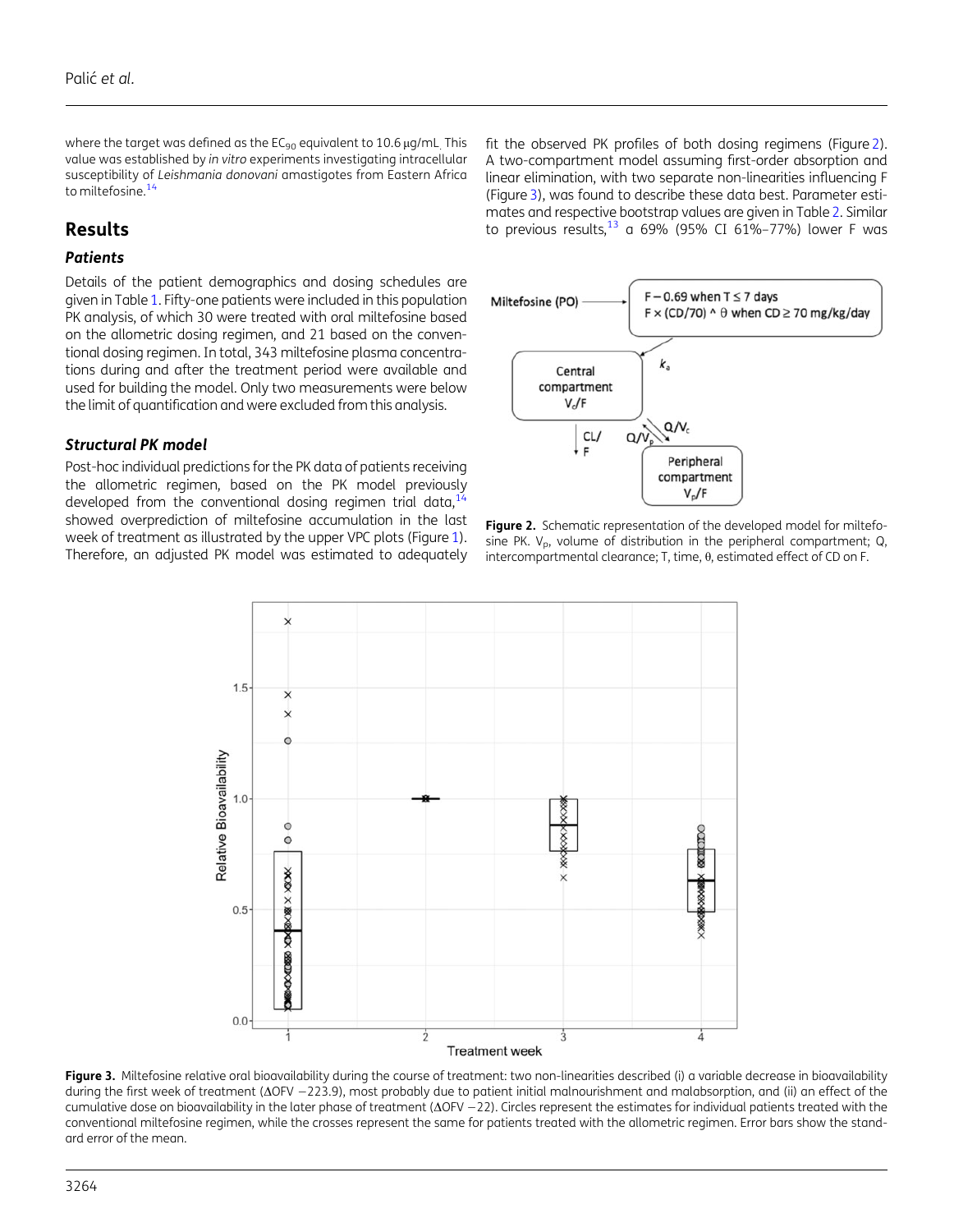<span id="page-5-0"></span>

| Table 2. Parameter estimates and precisions of the final PK model |
|-------------------------------------------------------------------|
|-------------------------------------------------------------------|

| Parameter (unit)                          | Estimate<br>[shrinkage %] | <b>Bootstrap</b><br>estimates <sup>a</sup><br>median<br>$(5\% - 95\% \text{ CI})^b$ |
|-------------------------------------------|---------------------------|-------------------------------------------------------------------------------------|
| Fixed effects                             |                           |                                                                                     |
| CL/F (L/day)                              | 2.44                      | $2.42(2.25 - 2.61)$                                                                 |
| $V_c$ /F (L)                              | 22.9                      | 22.8 (21.4-24.39)                                                                   |
| $k_{\rm a}$ (day <sup>-1</sup> )          | 1.61                      | $1.63(1.07-2.15)$                                                                   |
| $Q/F$ ( $L/day$ )                         | 0.0233                    | $0.023(0.019 - 0.027)$                                                              |
| $V_p/F(L)$                                | 2.27                      | $2.26(2.04 - 2.49)$                                                                 |
| F                                         | 1 fixed                   | 1 fixed                                                                             |
| relative decrease E first week            | $-0.69$                   | $-0.69$ ( $-0.77$ to $-0.61$ )                                                      |
| exponent of power relationship            | $-1.72$                   | $-1.69$ ( $-2.34$ to $-1.11$ )                                                      |
| between CD and F <sup>c</sup>             |                           |                                                                                     |
| Between-subject variability               |                           |                                                                                     |
| CL/F(%)                                   | 19.5 [28%]                | 19.3 (11.4 - 25.1)                                                                  |
| decreased F at treatment<br>start $(\% )$ | 86.4 [2%]                 | 85.3 (21.7-101)                                                                     |
| Residual unexplained variability          |                           |                                                                                     |
| proportional error (%)                    | 37 [9%]                   | 36.5 (10.3-40.1)                                                                    |
|                                           |                           |                                                                                     |

 $V_p$ , volume of distribution in the peripheral compartment; Q, intercompartmental clearance.

<sup>a</sup>Obtained from 665 bootstrap samples.

<sup>b</sup>Non-parametric CI.

<sup>c</sup>Applies after a CD of 70 mg/kg/day is reached, see [equation \(3\)](#page-2-0).

estimated in the first treatment week ( $\Delta$ OFV  $-19.4$ ), presumably due to initial malnourishment and malabsorption. This decrease in F appeared highly variable between patients, and inclusion of BSV in this parameter improved the fit substantially (BSV 86.4%, 95%CI  $21\% - 101\%$ ,  $\Delta$ OFV  $-223.9$ ). Model-based simulations as indicated in VPC plots (Figure [1,](#page-3-0) lower plots) showed a satisfactory median prediction, while the variability at the end of the treatment period was slightly overpredicted for the allometric regimen in comparison with the conventional regimen.

### Covariate assessment

Evaluation of z-scores for BMI, height, weight, concomitant infections, parasite load at baseline or medication could not explain the variability in miltefosine PK. In addition, a retrospective evaluation of albumin plasma levels in children treated with the allometric dosing regimen indicated that only one patient had increased albumin levels between days 14 and 21, suggesting no possible explanation for the stagnation during this time period in miltefosine accumulation in plasma. Furthermore, TD and CD were examined with respect to exposure differences observed among the two dose regimens. CD implemented as a piece-wise power function [\(Equation 3\)](#page-2-0) on F was associated with the largest  $\Delta$ OFV (-11.8), compared with on CL ( $\Delta$ OFV  $-4.5$ ), V<sub>c</sub> ( $\Delta$ OFV  $-3.78$ ) or  $k_a$  ( $\Delta$ OFV  $-3.24$ ). A threshold value was chosen based on a sensitivity analysis (values ranging from 10 to 110 mg/kg/day, i.e. minimum to maximum CD values throughout the treatment), which indicated

that a threshold of 70 mg/kg/day was the most appropriate. Plots of the goodness of fit of the final model are shown in Figure [4.](#page-6-0) Precision of parameter estimates is given in Table 2.

### PK target attainment

PK parameters reflecting achieved exposure levels at various timepoints during and after treatment were calculated for all patients using the final PK model and are provided in Table [3](#page-6-0). The allometric dosing regimen resulted in a 1.7-fold higher exposure in the first treatment week compared with conventional therapy, with a median  $AUC_{d0-7}$  of 22 µg·day/mL versus 13 µg·day/mL for patients receiving the allometric and conventional dosing regimens, respectively. The median exposure during the treatment period (AUC<sub>d0-28</sub>) was 16.4% higher for the allometric dose than for the conventional dosing regimen. The time above  $EC_{90}$  ( $T > EC_{90}$ ) was quite similar for both dosing regimens, while the time to reach EC<sub>90</sub> was 17.4% shorter for the allometric dosing regimen, where some patients had already reached the target on day 3 of treatment, while for the conventional dosing regimen no patient reached the target until day 7 (Table [3](#page-6-0)). Target achievement within the first treatment days is especially clinically meaningful given that the parasite load is highest in this period of the treatment. Nonetheless, by the end of the third treatment week, with the allometric dosing regimen 99% of the patients reached the target exposure, while 38% of the patients remained below the target with the conventional dosing regimen in the same treatment period.

# **Discussion**

This is the first study to compare the conventional and allometric dosing regimen of miltefosine in children suffering from VL, as well as to characterize the observed non-linearities in miltefosine PK following these dosing regimens. The newly developed population PK model for miltefosine was adequate for assessing miltefosine exposure in both the conventional and allometric dosing regimens, and accounts for dose-related effects on the apparent F, previously not observed in the conventional dosing regimen. A faster achievement of the target exposure is clinically important, leading to feweer underexposed individuals, who might be more at risk for eventual treatment failure.

In addition, our model includes two separate non-linearities, accounting for both the effects of malnourishment and increased dose on miltefosine PK. Initial malabsorption by the patients at the start of treatment resulted in a 69.3% decrease in F. Food was added during miltefosine administration in both trials as much as feasible to avoid gastrointestinal side effects, which might have resulted in improved drug absorption. Furthermore, arrest of miltefosine accumulation in the third week of treatment was observed in 40% of the children treated with the allometric dose. Considering the 28% median increase in the dose in the allometric trial, exposure was lower than initially anticipated according to dose proportionality. The median plasma concentration at the end of treatment was 20.9 µg/mL compared with the earlier modelpredicted concentration of  $29.7 \mu$ g/mL. As a result, children who received the allometric dose still had lower exposure compared with that observed in adults after conventional dosing.<sup>[16](#page-8-0)</sup> Patient populations in both trials share demographic characteristics and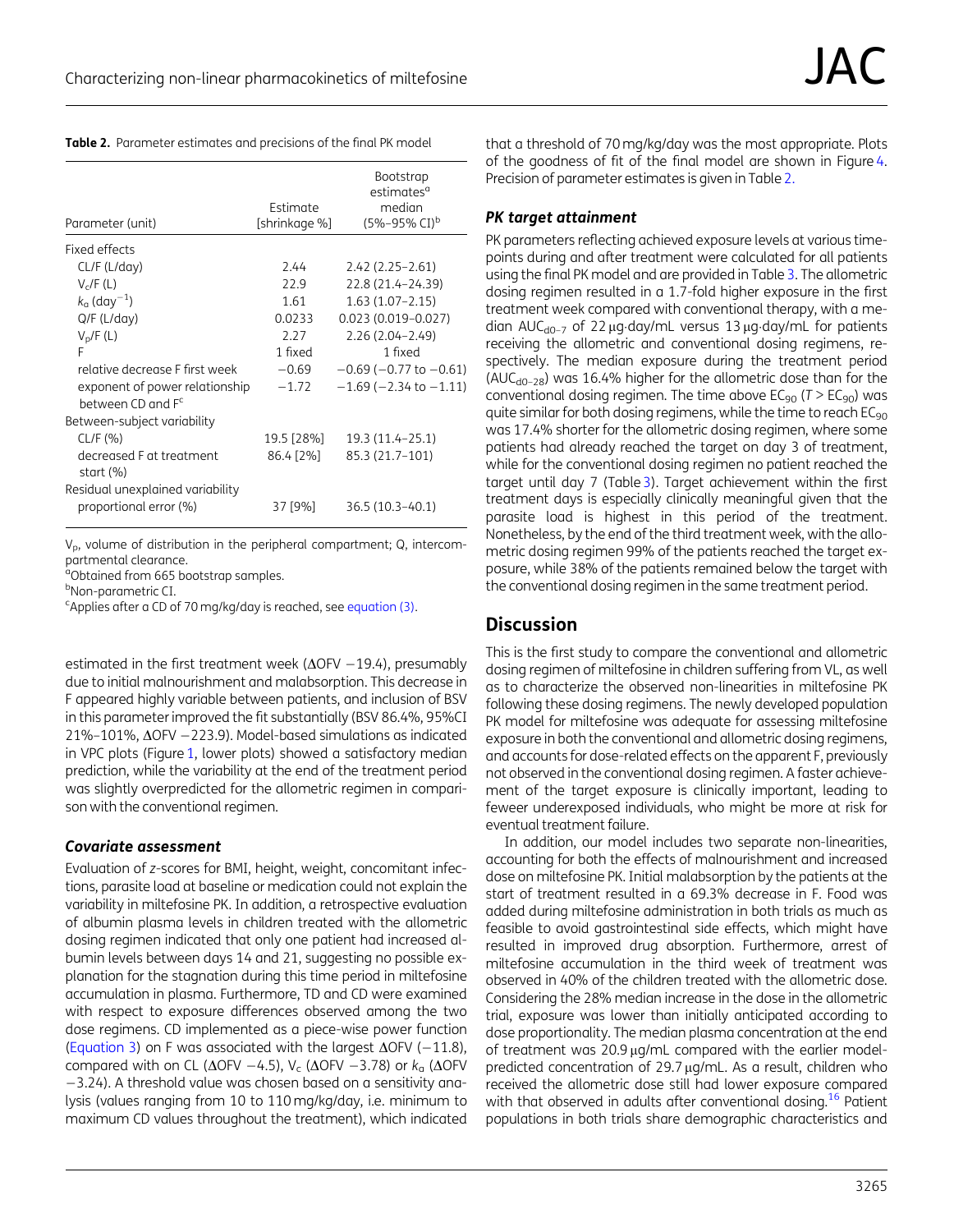<span id="page-6-0"></span>

Figure 4. Goodness-of-fit plots for the final PK model depicting both data from the allometric (grey) and conventional dosing (black) regimens. (a) Observed versus population predicted miltefosine concentrations, (b) observed versus individually predicted miltefosine concentrations, (c) conditional weighted residuals (CWRES) versus population predicted concentrations and (d) CWRES versus time after start of treatment.

Table 3. Individual model-based estimates of the miltefosine exposure and target attainment

|                                   | Conventional dosing regimen |                | Allometric dosing regimen |                |
|-----------------------------------|-----------------------------|----------------|---------------------------|----------------|
| Exposure parameter (unit)         | median                      | range          | median                    | range          |
| $AUC_{d0-7}$ (µg·day/mL)          | 13.00                       | 3.07-42.87     | 22.85                     | $4.14 - 96.02$ |
| $AUC_{d0-28}$ (µg·day/mL)         | 321.9                       | 261.2-478.0    | 385.5                     | 271.0-651.7    |
| AUC <sub>d0-210</sub> (µg·day/mL) | 550.5                       | 404.1-891.6    | 588.6                     | 396.0-875.7    |
| $T > EC_{90}$ (days)              | 23.4                        | $17 - 32.3$    | 24.5                      | 17.46–33.3     |
| Time to reach $EC_{90}$ (days)    | 12.21                       | $6.44 - 14.15$ | 10.26                     | $2.51 - 13.41$ |

there were no observed differences between sex or age. Other factors potentially influencing the credibility of the observed miltefosine concentrations could be excluded, since sampling and transport procedures were the same in the two separate trials, as well as procedures regarding sample preparation and quantification of the analyte in the laboratory. Therefore, we evaluated whether z-scores for BMI, height, weight, albumin levels, concomitant infections or medication during the treatment with miltefosine could have potentially led to the observed halt in miltefosine accumulation in the last weeks of treatment, but no

differences were found in the dynamics of these factors between patients receiving either dosing regimen.

Next, we evaluated dosing-related covariates TD and CD on all PK parameters of interest, using various parameterizations. We established that a reduction of miltefosine F with an increasing CD above 70 mg/kg/day best explained the arrest in miltefosine accumulation in the third week of treatment in the allometric dosing regimen. A possible explanation for this phenomenon could be the slow and saturable transcellular transport of miltefosine over the gastrointestinal membrane.<sup>[9](#page-7-0)</sup> In vitro studies have previously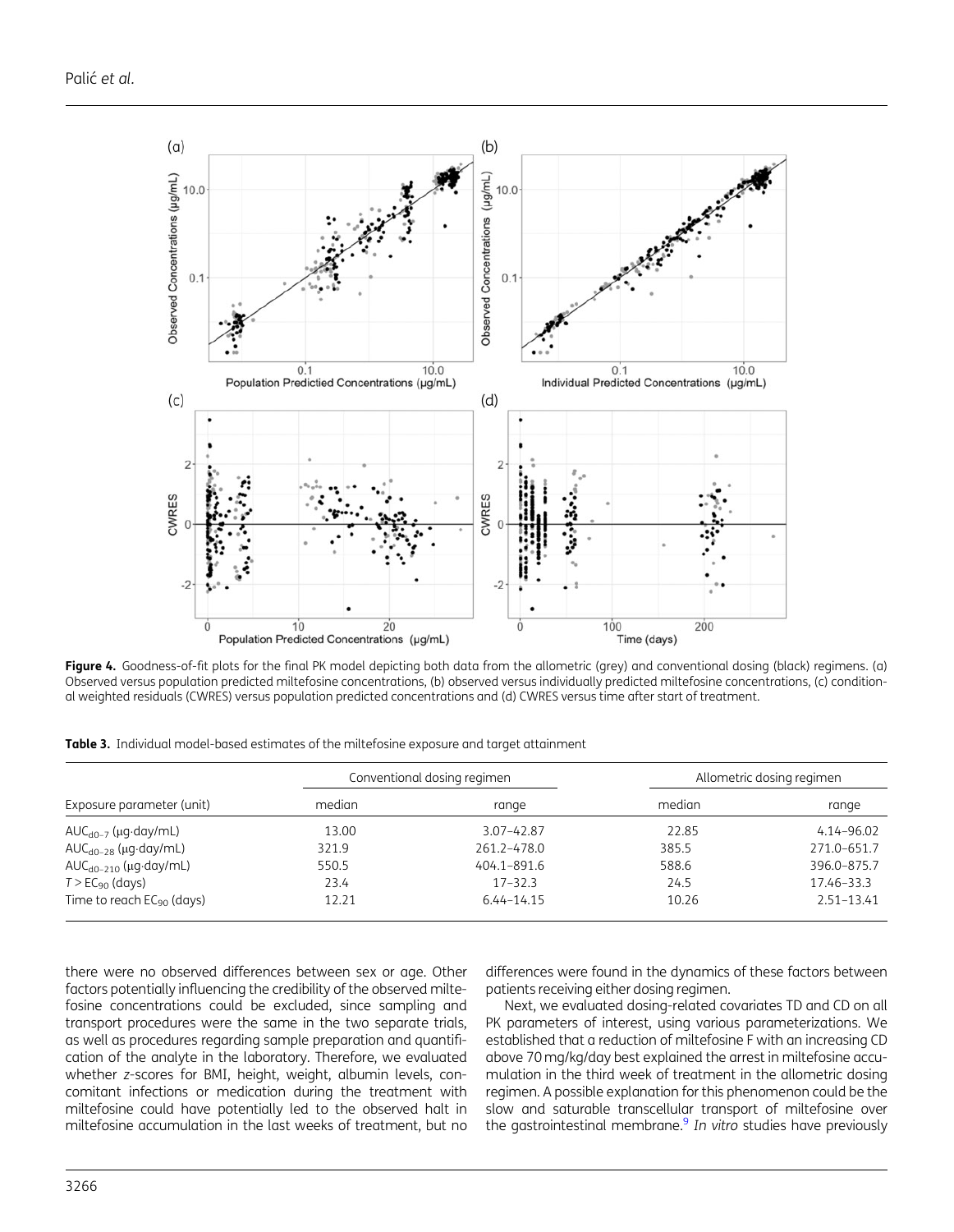<span id="page-7-0"></span>suggested the involvement of saturable processes of absorption for miltefosine and the incorporation of miltefosine in the cellular membrane lipid bilayer.<sup>8,9[,26,27](#page-8-0)</sup> This is corroborated by the slow oral absorption rates for miltefosine that have been estimated in various population PK studies, including this one.<sup>7,13,[22](#page-8-0)</sup> Data sparseness in the absorption phase prevented more mechanistic parameterizations of potential distinction between absorption by passive diffusion at low concentrations and saturable processes after higher concentrations accumulated in plasma, although some attempts were made (see the Methods). Nevertheless, the estimated  $k_a$  in this study indicated very slow absorption kinetics, which is in line with previous studies.<sup>7,14</sup> Extrapolations using this model outside of the observed dosing range should be performed with great caution, given the non-mechanistic nature of the relationship between CD and miltefosine bioavailability.

In addition, with the increase in dose in the allometric regimen, safety profiles observed were comparable to those with the conventional regimen. With the allometric regimen, 43% of patients experienced treatment-emerging adverse effects, such as gastrointestinal disorders, commonly related to treatment with miltefosine, also in adults, but none of the patients discontinued treatment due to an adverse effect,  $16$  which is comparable to the conventional regimen.<sup>12</sup>

In conclusion, this study characterized the dose-related nonlinearities in miltefosine PK. Adequate early exposure to miltefosine is of critical importance for treatment response, due to the highest parasite load in this period. Regardless of the unforeseen lack of dose proportionality for miltefosine exposure during treatment with the allometric dosing regimen, the nearly doubled miltefosine exposure in the first week, which led to fewer underexposed individuals and earlier and higher PK target attainment, potentially resulted in the observed improved treatment efficacy, which increased from 59% for the conventional miltefosine regimen to 90% for the allometric regimen (95% CI 73%–98%). This study, therefore, highlights the importance of adopting an allometric weight-based dosing schedule for miltefosine treatment of VL in paediatric patients.

### Acknowledgements

We sincerely thank the VL patients and their parents/guardians for their willingness to be enrolled in the studies on which this work is based and for their cooperation. We would also like to recognize the professional technical and logistical support from the clinical study teams and laboratory technicians at the clinical sites in Kacheliba and Kimalel (Kenya), in Amudat (Uganda), and in Dooka and Kassab (Sudan). Furthermore, we would like to thank the Drugs for Neglected Diseases initiative (DNDi). Africa Data Center for their assistance. This study was conducted within the Leishmaniasis East Africa Platform (LEAP) and was coordinated and funded by the DNDi. Lastly, we thank Louise Burrows for reviewing of this manuscript, and the Research HPC facility of the Netherlands Cancer Institute for support in the use of computational resources.

# Funding

This work was supported through the DNDi by the European Union Seventh Framework Programme (FP7) Africoleish (grant number 305178); the WHO—Special Programme for Research and Training in Tropical Diseases (WHO-TDR); the French Development Agency (AFD),

France (grant CZZ2062); UK Aid, UK; the Federal Ministry of Education and Research (BMBF) through KfW, Germany; the Medicor Foundation Liechtenstein; Médecins Sans Frontières (MSF) International; the Swiss Agency for Development and Cooperation (SDC), Switzerland (grant 81017718); the Dutch Ministry of Foreign Affairs (DGIS), the Netherlands (grant PDP15CH21); the French Ministry for Europe and Foreign Affairs (MEAE), France; the Spanish Agency for International Development Cooperation (AECID), Spain; and other private individuals and foundations. T.P.C.D. is personally supported by the ZonMw/Dutch Research Council (NWO) Veni grant (project no. 91617140).

# Transparency declarations

None to declare.

### References

[1](#page-0-0) Alvar J, Vélez ID, Bern C et al. Leishmaniasis worldwide and global estimates of its incidence. PLoS One 2012; 7: e35671.

[2](#page-0-0) Boelaert M, Meheus F, Sanchez A et al. The poorest of the poor: a poverty appraisal of households affected by visceral leishmaniasis in Bihar, India. Trop Med Int Heal 2009; 14: 639–44.

[3](#page-0-0) Kedzierski L, Sakthianandeswaren A, Curtis JM et al. Leishmaniasis: current treatment and prospects for new drugs and vaccines. Curr Med Chem 2009; 16: 599–614.

[4](#page-0-0) Chappuis F, Sundar S, Hailu A et al. Visceral leishmaniasis: what are the needs for diagnosis, treatment and control? Nat Rev Microbiol 2007; 5: S7-16.

[5](#page-0-0) Dorlo TPC, Balasegaram M, Beijnen JH et al. Miltefosine: a review of its pharmacology and therapeutic efficacy in the treatment of leishmaniasis. J Antimicrob Chemother 2012; 67: 2576–97.

[6](#page-0-0) Bianciardi P, Brovida C, Valente M et al. Administration of miltefosine and meglumine antimoniate in healthy dogs: clinicopathological evaluation of the impact on the kidneys. Toxicol Pathol 2009; 37: 770-5.

[7](#page-0-0) Dorlo TPC, van Thiel P, Huitema ADR et al. Pharmacokinetics of miltefosine in Old World cutaneous leishmaniasis patients. Antimicrob Agents Chemother 2008; 52: 2855–60.

[8](#page-0-0) Ménez C, Buyse M, Dugave C et al. Intestinal absorption of miltefosine: contribution of passive paracellular transport. Pharm Res 2007; 24: 546-54.

[9](#page-0-0) Ménez C, Buyse M, Farinotti R et al. Inward translocation of the phospholipid analogue miltefosine across Caco-2 cell membranes exhibits characteristics of a carrier-mediated process. Lipids 2007; 42: 229–40.

[10](#page-1-0) Sundar S, Jha T, Sindermann H et al. Oral miltefosine treatment in children with mild to moderate Indian visceral leishmaniasis. Pediatr Infect Dis J 2003; 22: 434–8.

[11](#page-1-0) Sundar S, Jha TK, Thakur CP et al. Oral miltefosine for Indian visceral leishmaniasis.N Engl J Med 2002; 347: 1739–46.

[12](#page-1-0) Wasunna M, Njenga S, Balasegaram M et al. Efficacy and safety of AmBisome in combination with sodium stibogluconate or miltefosine and miltefosine monotherapy for African visceral leishmaniasis: phase II randomized trial. PLoS Negl Trop Dis 2016; 10: e0004880.

[13](#page-1-0) Dorlo TPC, Rijal S, Ostyn B et al. Failure of miltefosine in visceral leishmaniasis is associated with low drug exposure. J Infect Dis 2014; 210: 146-53.

[14](#page-1-0) Dorlo TPC, Kip AE, Younis BM et al. Visceral leishmaniasis relapse hazard is linked to reduced miltefosine exposure in patients from Eastern Africa: a population pharmacokinetic/pharmacodynamic study. J Antimicrob Chemother 2017; 72: 3131–40.

[15](#page-1-0) Dorlo TPC, Huitema ADR, Beijnen JH et al. Optimal dosing of miltefosine in children and adults with visceral leishmaniasis. Antimicrob Agents Chemother 2012; 56: 3864–72.